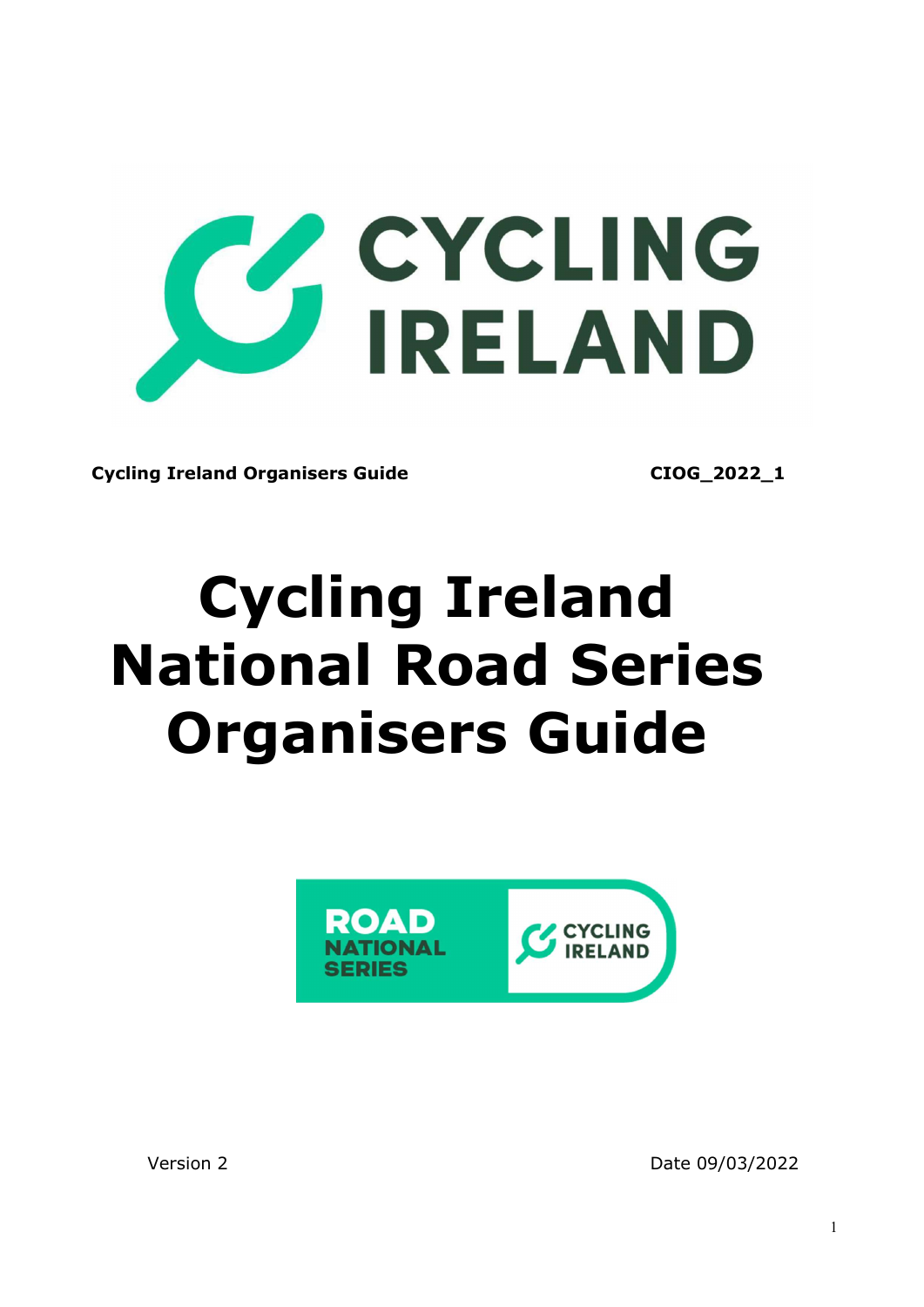## Document History

| Date       | <b>Author</b> | <b>Version</b><br><b>Comments / Updates</b>                                                                                        |  |
|------------|---------------|------------------------------------------------------------------------------------------------------------------------------------|--|
| 22/02/2022 | Garry Nugent  | <b>Original Version Presented</b>                                                                                                  |  |
| 09/03/2022 | Paul Watson   | Document formatted to CI Std Layout<br>V <sub>2</sub><br>Changes listed for future Versions<br>Additions and modification to Guide |  |
|            |               |                                                                                                                                    |  |
|            |               |                                                                                                                                    |  |
|            |               |                                                                                                                                    |  |
|            |               |                                                                                                                                    |  |
|            |               |                                                                                                                                    |  |
|            |               |                                                                                                                                    |  |
|            |               |                                                                                                                                    |  |
|            |               |                                                                                                                                    |  |
|            |               |                                                                                                                                    |  |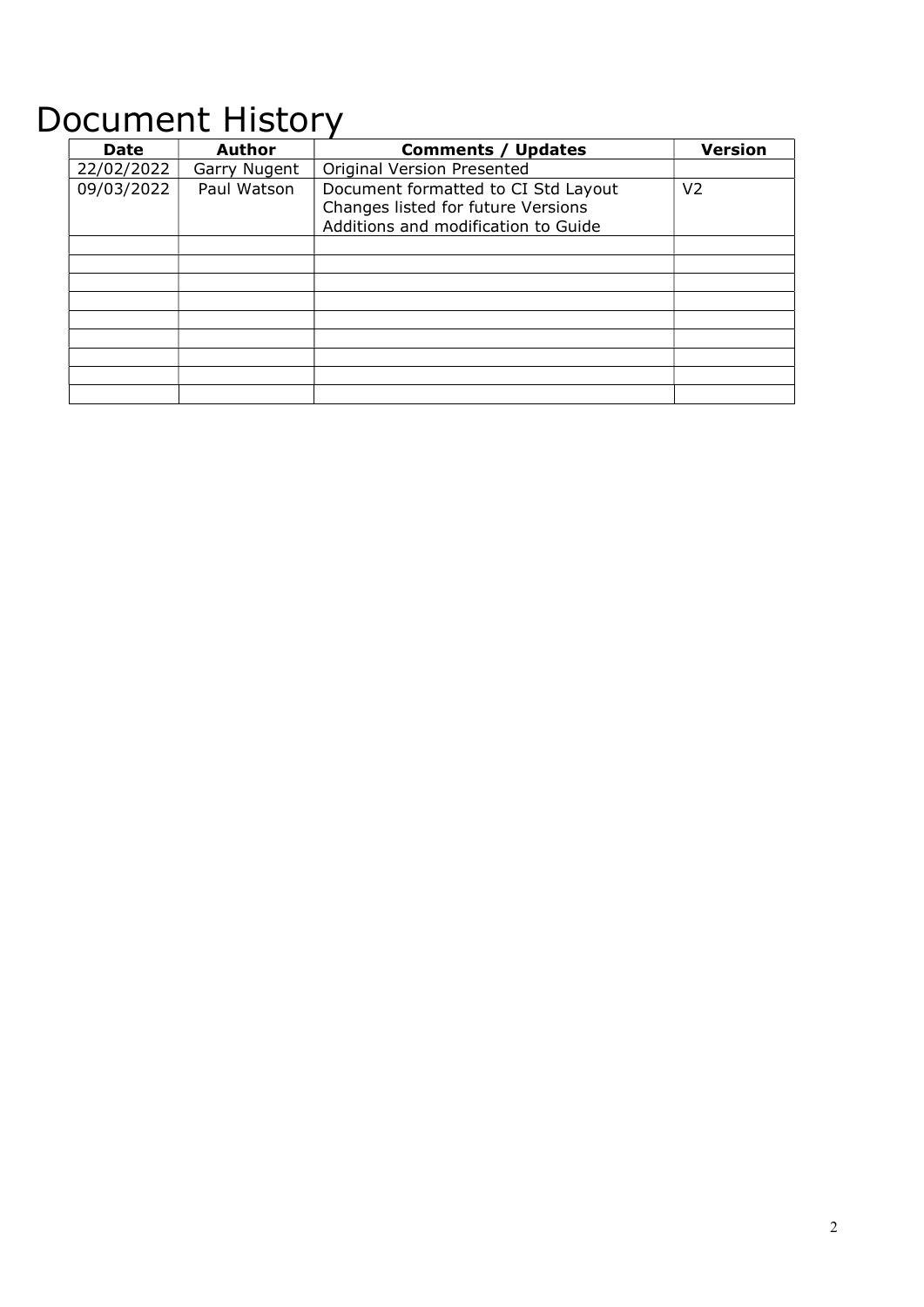## Index

|                | <b>Title</b>                   | Page           |
|----------------|--------------------------------|----------------|
| $\mathbf{1}$   | Introduction                   | $\overline{4}$ |
| $\overline{2}$ | Race Programme                 | $\overline{4}$ |
| 3              | Circuits                       | 4              |
| 4              | Start / Finish Area            | 6              |
| 5              | Race Headquarters              | $\overline{7}$ |
| 6              | Transport & Official Vehicles  | 7              |
| 7              | <b>Medical Services</b>        | $\overline{7}$ |
| 8              | <b>Cycling Ireland Support</b> | 8              |
| 9              | COVID-19                       | 8              |
| 10             | 2022 Series                    | 8              |
| 11             | Series Leader Jersey           | 10             |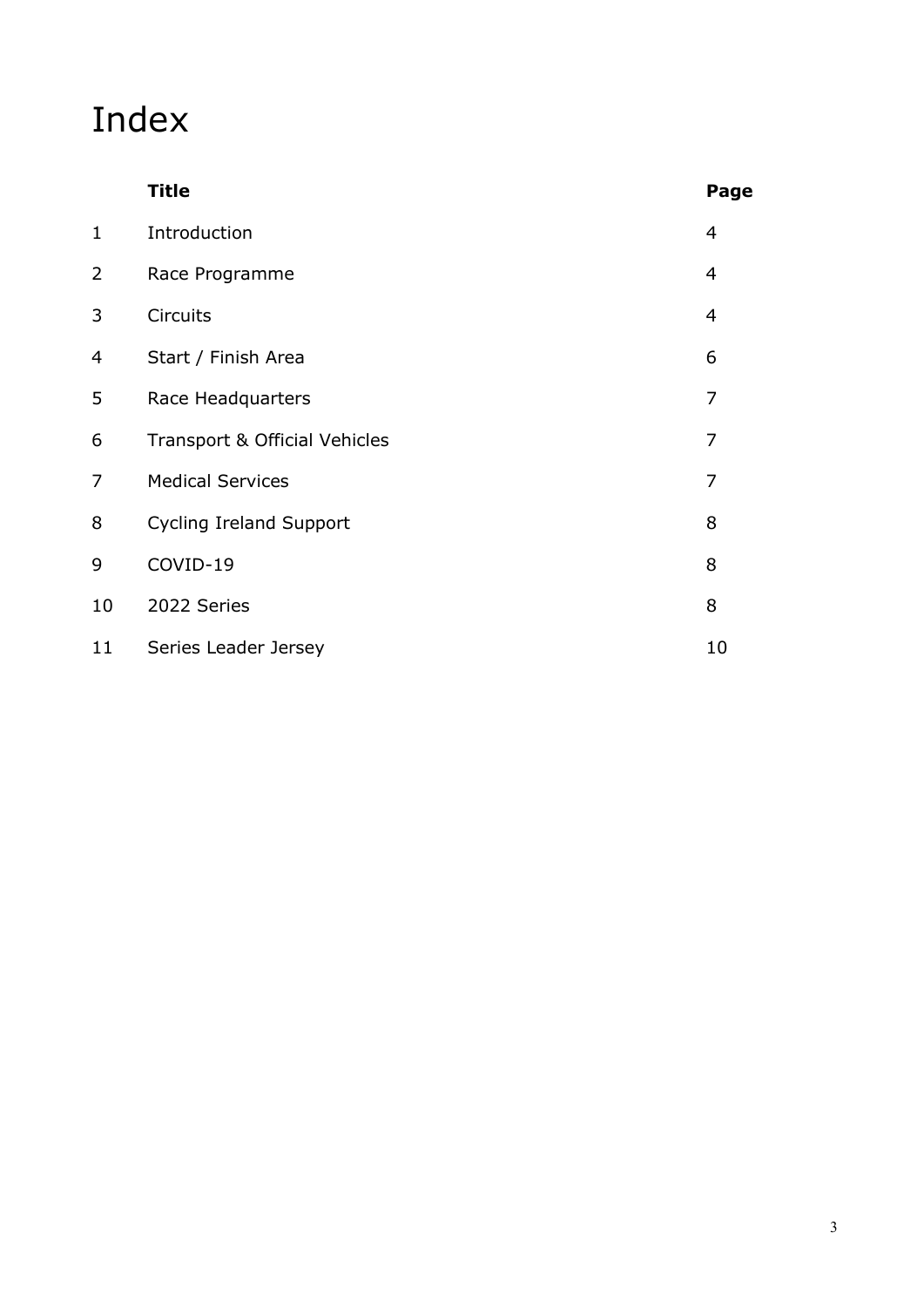#### 1. Introduction

The Cycling Ireland National Road Series organisation guide stipulates the obligations of the Organising Committee and is an integral part of the organisation agreement between Cycling Ireland and the Organising Committee for each National Road Series Event.

It is the Organising Committee's (OC) responsibility to adapt the measures in the organisation guide to its own environment.

The Organising Committee must also comply with Cycling Ireland rules, and any other applicable laws and rules.

#### 2. RACE PROGRAMME

#### Cycling Ireland National Road Series

The Road Series can take place on a Saturday or a Sunday and should consist of the following events

#### Senior Men Road Race Elite Women Road Race Junior Men Road Race Junior Women Road Race

All events are pre-entry only and must be through the Cycling Ireland online entry system.

#### 3. CIRCUITS

#### 1 – Distances

In accordance with Cycling Ireland regulations the maximum distance shall be as follows:

| <b>CATEGORY</b>     | <b>ROAD RACE</b>         |
|---------------------|--------------------------|
| Senior Women (&U23) | min. 90km - max. 140 km  |
| Senior Men          | min. 110km - max. 200 km |
| Junior Men          | min. $90km - max. 140km$ |
| Uunior Women        | $min 60km - max. 80km$   |

Junior riders in road races shall be restricted to a maximum gear roll out of 7.93 meters.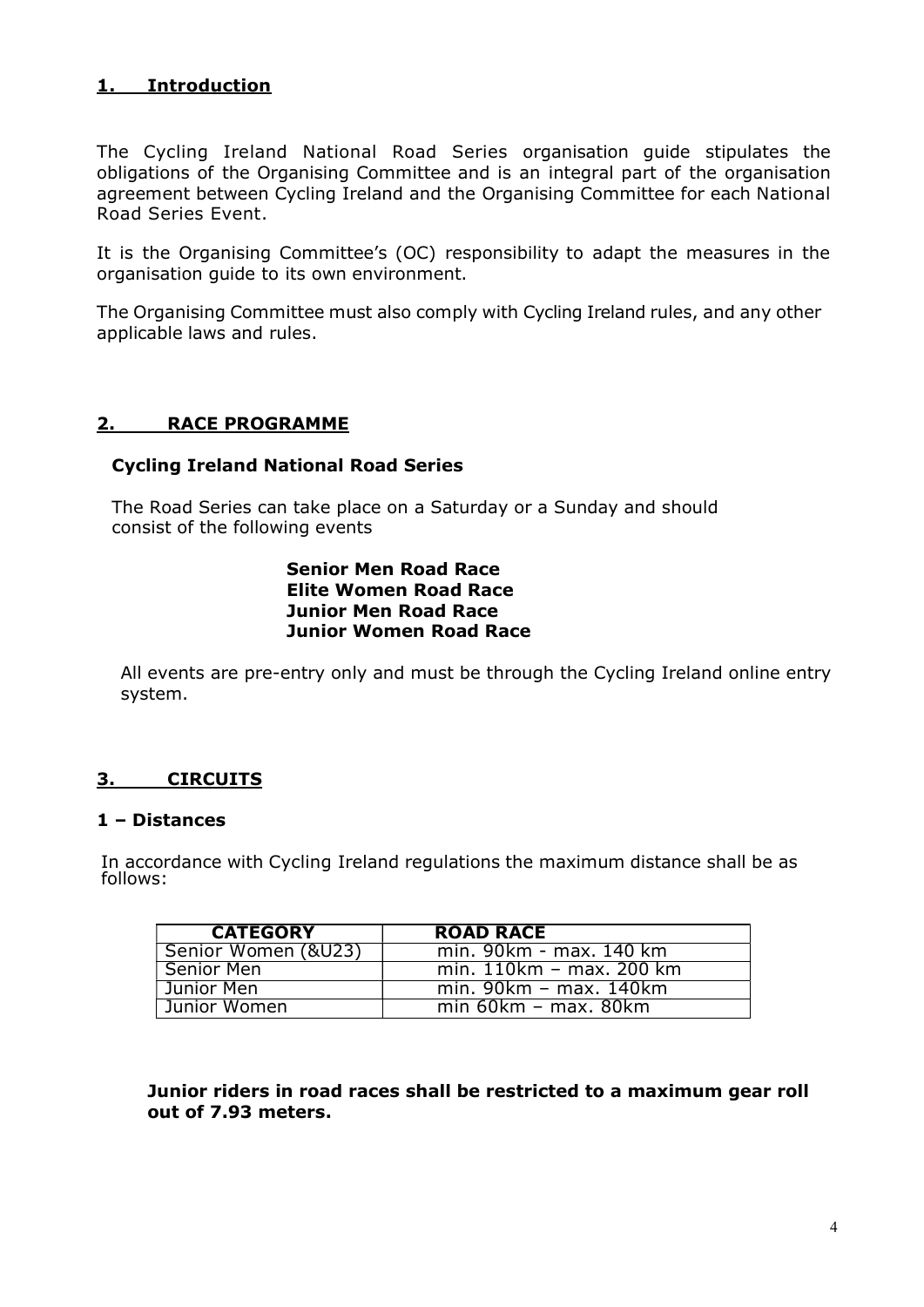#### 2 – Choice of circuits

When designing circuits, several factors will be taken into consideration for the choice of venues:

- Sporting interest
- Impact on traffic
- Impact on residents
- Good access to venues
- Public car parks

Road races to be organised on a circuit with an ideal distance of 16-20km

The circuit must be or have:

- 1. of a sporting nature
- 2. distances to be as per General Administrative and Technical Regulations
- 3. 5, 3, 2 and 1-kilometer countdown boards
- 4. 500, 300, 200 and 100 metre countdown markers
- 5. a suitable area to deviate race vehicles of the finish area

The last kilometres of the race must not include major obstacles (dangerous bends, narrowing of the road, roundabouts.).

#### 3 – Barriers on the circuit

The installation of barriers on the circuit may be necessary:

- for safety reasons
- or as a support for sponsors' advertising banners at the event.

Barriers that encroach on the road are a danger for riders and must be avoided.

#### 4 – Signage

#### Signposting

The circuit must be fully signposted. The signposting must be directionally clear. The signposting for each circuit is done several days before the start of competitions. It must be checked by the Organising Committee each morning before competitions.

Signposts for corners should also indicate Corner Numbers to enable identification of points on the circuit for Organisers, Race Officials and Medical Staff.

#### Kilometre signposting

It can be done using panels or banners.

#### Signposting of dangerous points

The installation of specific warning panels at each dangerous point is obligatory (level crossing, island, narrowing, tight bend,). These panels must be installed 100m before the danger and at the dangerous point.

#### Sponsors signage on the circuit

Banners which may be blown over by the wind must be anchored down on the entire circuit and must be installed more than 50 cm from the edge of the road. All barriers with advertising banners or those that may be blown down by the wind must be anchored down or be wind-resistant barriers.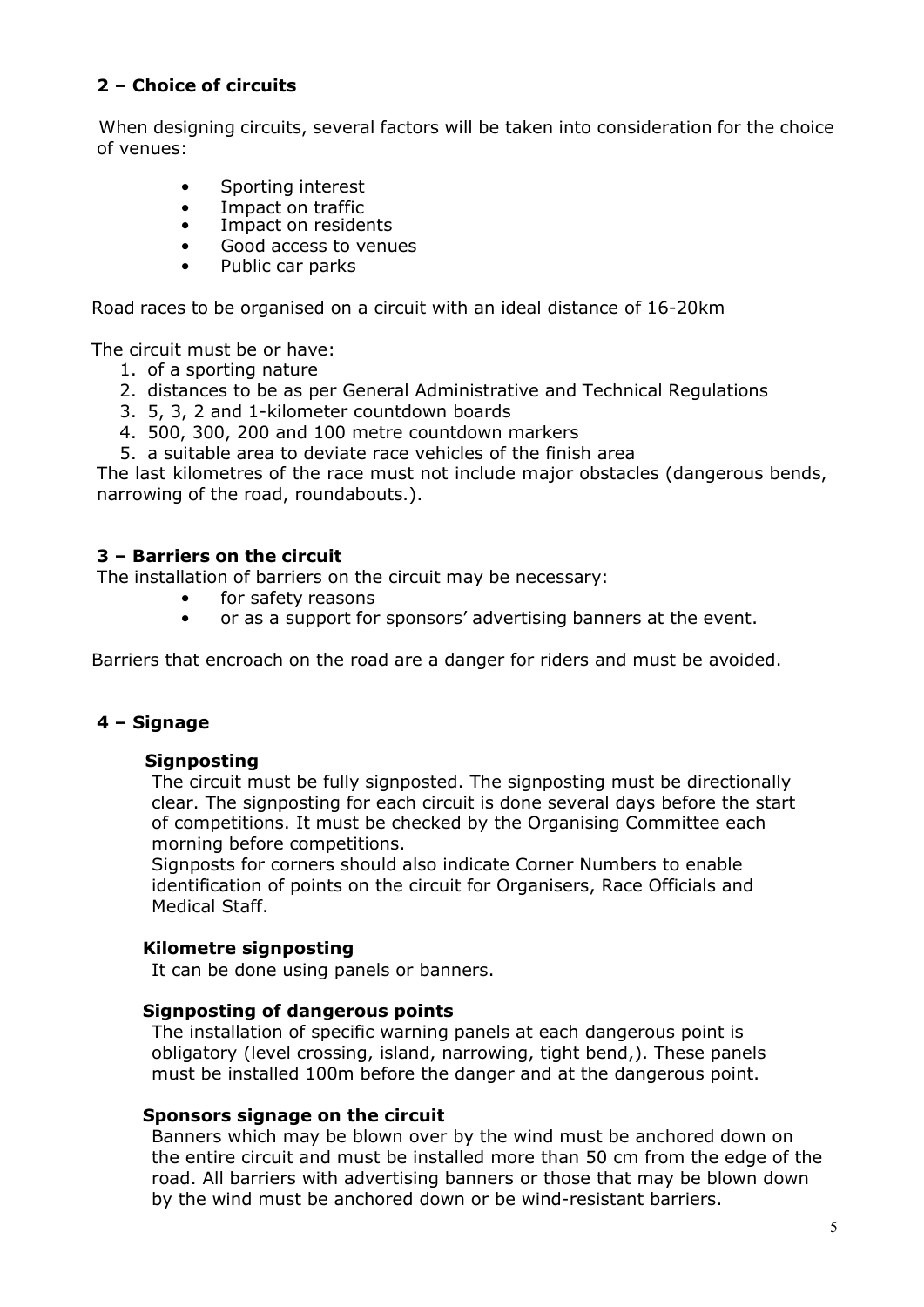#### 4. START/FINISH AREA

#### 1 – General points

The choice of venue will be based on the following criteria:

- Sporting interest
- Access
- Area available to install infrastructure: Judges stands, Photofinish, Announcer, Podium, Car Parking etc

#### 2 – Access to the start/finish area

Access and evacuation of the start/finish area must be possible for accredited vehicles, even during competitions.

The visibility and coherence of access signposting to the venue is vital. This signposting must be clearly visible and displayed at least from the entrance into the town. It is important all vehicles know exactly where they must be located prior to the start of the event. Differentiate between forward vehicles area and rear vehicles area.

#### 3 – Finish area

The finish area must not have any obstacles before or after the line (dangerous bend, narrowing, roundabout, speed bump, etc.).

The road surface must be in an excellent state.

The deviation point for vehicles that are not permitted to cross the finish line must be located more than 200 metres before the finish line. From this deviation point, the route that leads to the teams' car park must be secured and signposted.

There should be a finish arch or finish banner across the road at a height suitable to allow vehicles to safely pass under even with spare bikes mounted on the roof, the finish line should be a black stripe with a thickness of 4cm, in the middle of a white stripe with an overall width of 72 cm, i.e. 34 cm each side of the black line.

A lap board, bell and Chequered flag must also be available.

 An Elevated sheltered area for judges to operate and photo- finish equipment with floor height of at least 1.5 metres and 15 sq. metres in area with shelter from the elements.

#### 4 – Timing

The timing service provider used by the Organising Committee must install and operate the entire timing system the photo finish, transponders, display, rankings. The service must be compliant with the UCI rules and be of the highest possible standard.

#### 5 – Barriers

From a minimum 50m before and until 50m after the finish line, barriers must be fitted.

All barriers with advertising banners and which may get blown over in the wind must be anchored down or be wind-resistant.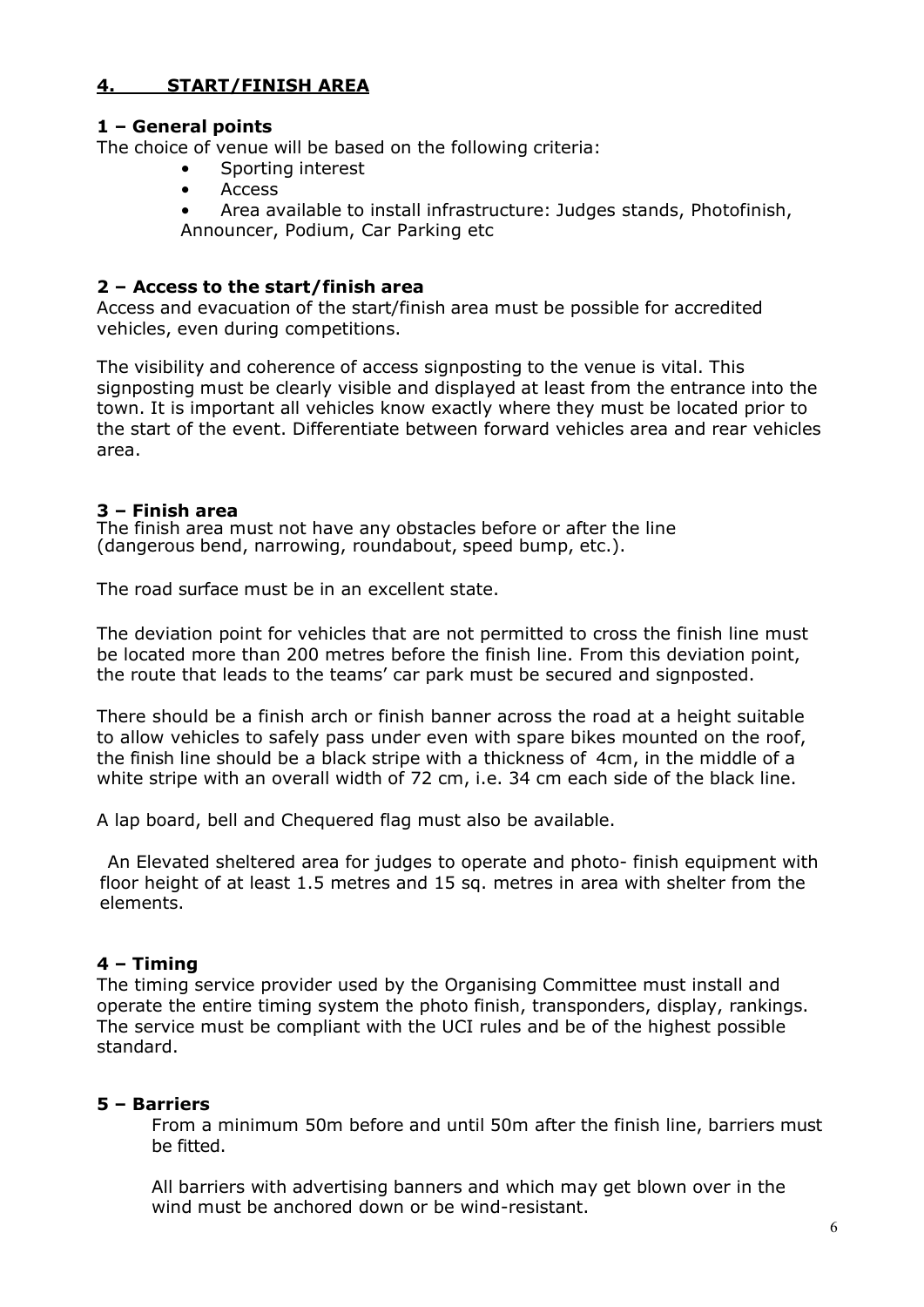#### 6 – Photographers Line

A Photographers line must be installed after the finish line in consultation with the Commissaire President for the event – this line should be positioned with reference to UCI Regulations. Organiser must allocate at least one marshal to ensure photographers stay behind the line.

#### 5. RACE HEADQUARTERS

#### Meeting rooms, Check in

Two meeting rooms must be provided at the race headquarters:

- 1 room for the technical meeting (approx. 40 people) with chairs
- 1 room for the license check in with a minimum of 3 tables and 6 chairs

#### Toilets, Changing and Shower facilities

- Separate toilets, changing rooms and showers for men and women
- Adequate number of toilets, changing rooms and showers

#### 6. TRANSPORT & OFFICIAL VEHICLES

#### Official vehicles

Official vehicles must be provided by the Organising Committee. The vehicles to be provided for each race by the Organising Committee are as follows:

- 3 Lead vehicles with appropriate signage and lights
- 2 saloon cars with drivers Commissaires preferably with opening roof
- 2 motorbikes commissaires confirm motorbike commissaires may bring their own motorcycle
- 2 motorbikes for photographers
- 2 neutral service vehicles

#### Note – these vehicle numbers are a minimum.

#### 7. MEDICAL SERVICES

The Organising Committee must provide a high-quality medical service, providing optimal treatment for any riders, officials, team members, organisation staff or other accredited persons who are victims of an accident or illness. The medical service should be in operation at least one hour before the start of the event and until one hour after the finish. It is impossible to define rules to apply in all cases.

High-quality medical assistance includes professional medical assistance, the support of voluntary paramedics is possible.

 First-aid personnel on duty and with an ambulance/Medical Estate, a minimum of 2 ambulances/Medical Estates should be in attendance, at least one following the race, the other can be on standby on the circuit. Nearest hospital and quickest routes should be identified.

Doctor/Paramedic should be in attendance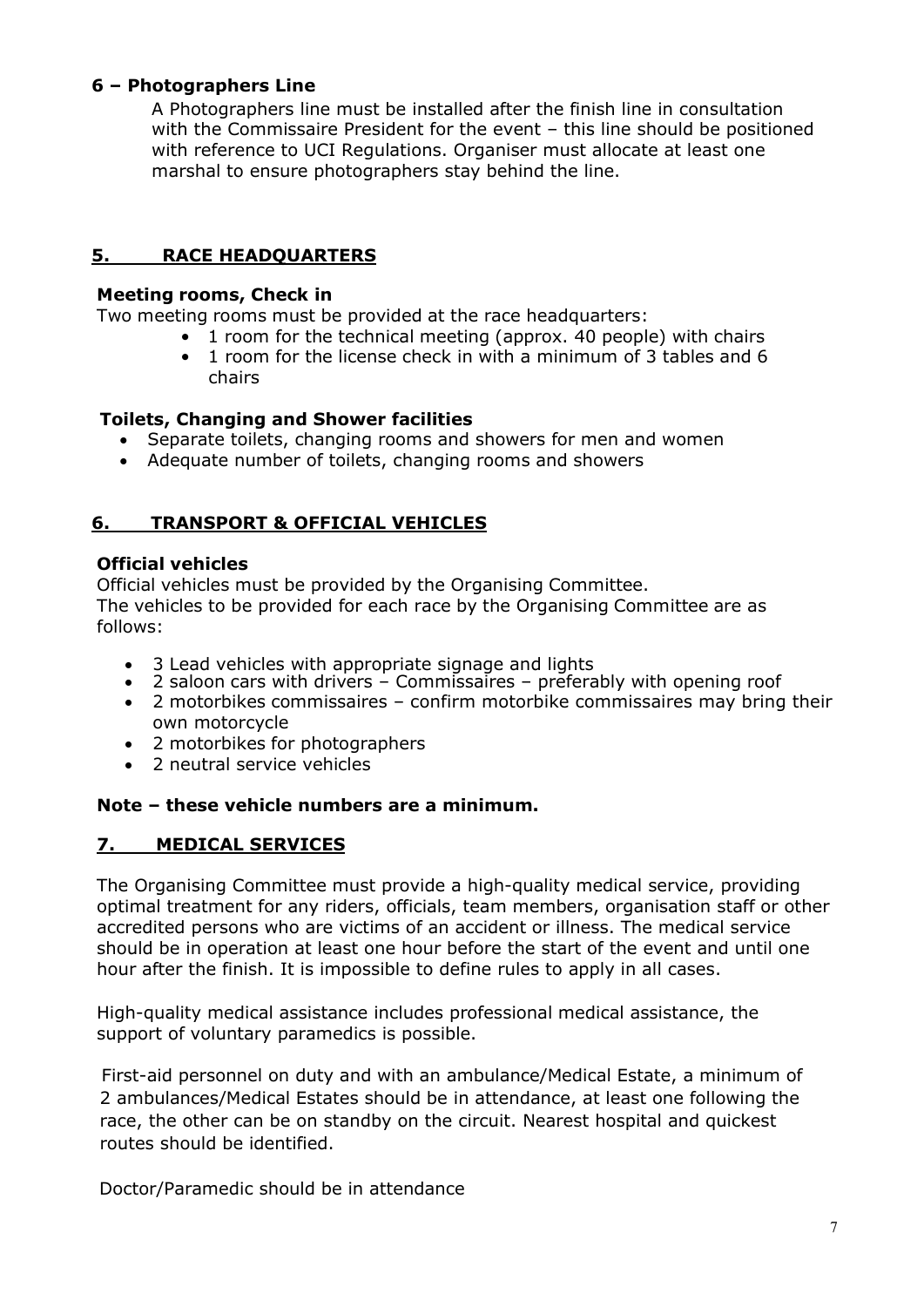#### Medical assistance during races

Medical assistance to competitors during the race

- On the ground
	- If needed transport to hospital

The Organising Committee must provide teams, commissaires and the race headquarters with addresses, access plans, office opening hours (medical surgeries, hospitals, etc.) and useful telephone numbers.

#### 8. CYCLING IRELAND SUPPORT

Cycling Ireland will provide PR/Marketing to the event, as outlined below:

- Written race preview and report for each race day.
- Live Facebook and Twitter updates throughout each race day from venue including

video and photos.

- Video reactions before and after each race, published on social media.
- Audio sent to local radio stations.
- Support for club PROs to ensure coordination.
- All club promotion of races should reference/use the hashtag #NRS2022, as well as a race specific hashtag of their choosing. For example, #TheDes2022 or #DonalCrowley or #thebeggs.

Cycling Ireland will also send a branding team on the day to Brand Event in line with Cycling Ireland Branding Guidelines

As a requirement it is essential, Cycling Ireland Event Officer receives the top 20 result for all races as soon as they finish.

### 9. COVID-19

Cycling Ireland will advise on any COVID-19 restrictions in place at the time of any event and all events will fall into line with the relevant government health guidelines.

#### 10. 2022 Series

| <b>Date</b> | <b>Event</b>                                                | <b>Promoting Club</b> |
|-------------|-------------------------------------------------------------|-----------------------|
| 20/03/2022  | 2022 National Road Series Rd 1 - Des Hanlon                 | Carlow RCC            |
|             | Memorial                                                    |                       |
| 09/04/2022  | 2022 National Road Series Rd 2 - Darach<br>Newcastle West   |                       |
|             | McCarthy & Co. Solicitors RR                                | <b>Wheelers</b>       |
| 22/05/2022  | 2022 National Road Series Rd 3 - Meath<br>Navan Road Club   |                       |
|             | <b>Grand Prix</b>                                           |                       |
| 29/05/2022  | 2022 National Road Series Rd 4 -                            | Cunga CC              |
|             | Brian O'Loughlin Memorial                                   |                       |
| 20/08/2022  | 2022 National Road Series Rd 5 - John Beggs<br>Banbridge CC |                       |
|             | Memorial                                                    |                       |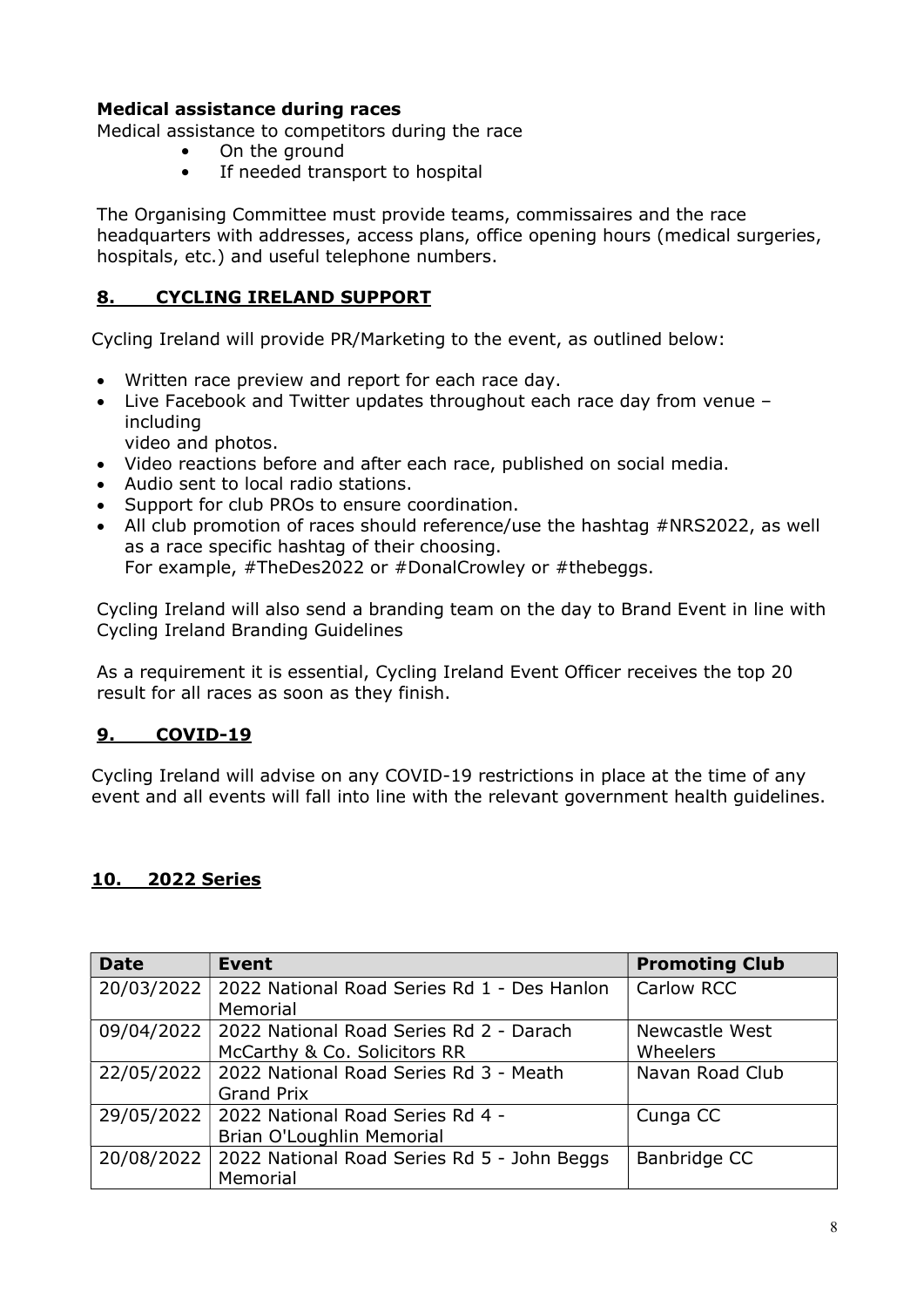Points will be allocated for the SM, SW, JM & JW events as follows:

| <b>Per Event</b>              |    |                  |               |  |
|-------------------------------|----|------------------|---------------|--|
| <b>Place</b><br><b>Points</b> |    | <b>Place</b>     | <b>Points</b> |  |
| 1 <sup>st</sup>               | 40 | 11 <sup>th</sup> | 13            |  |
| 2 <sub>nd</sub>               | 35 | 12 <sup>th</sup> | 11            |  |
| 3 <sup>rd</sup>               | 30 | 13 <sup>th</sup> | 10            |  |
| 4 <sup>th</sup>               | 25 | 14 <sup>th</sup> | 9             |  |
| 5 <sup>th</sup>               | 20 | 15 <sup>th</sup> | 8             |  |
| 6 <sup>th</sup>               | 19 | 16 <sup>th</sup> | 7             |  |
| 7 <sup>th</sup>               | 18 | 17 <sup>th</sup> | 6             |  |
| 8 <sup>th</sup>               | 17 | 18 <sup>th</sup> | 5             |  |
| gth                           | 16 | 19 <sup>th</sup> | 4             |  |
| 10 <sup>th</sup>              | 15 | 20 <sup>th</sup> | 3             |  |

#### Team Classification Prize Fund – SM & SW only

 $1<sup>st</sup>$  place -  $€300$ 

Points amassed on the first three team riders in each category. Team riders must be wearing team clothing (except should a team member be series leader)

The team classification shall be calculated on the basis of the sum of the 3 highest placings in each round.

Where two or more teams have the same points then the following criteria shall be applied in order until the teams are separated.

- (a) The sum of the places acquired by the three best placed riders in the event.
- (b) The placing of their best rider on the event.

#### Overall Prize Fund SM, SW Overall Prize Fund JM, JW Per Series Per Series

| <b>Position</b> | <b>Amount</b> | <b>Position</b> | <b>Amount</b> |
|-----------------|---------------|-----------------|---------------|
| 1st             | € 600         | 1st             | €300          |
| 2nd             | € 400         | 2 <sub>nd</sub> | €200          |
| 3rd             | € 300         | 3rd             | €150          |
| 4th             | € 220         | 4th             | €110          |
| 5th             | € 200         | 5th             | €100          |
| 6th             | € 160         | 6th             | €80           |
| 7th             | € 130         | 7th             | €65           |
| 8th             | € 120         | 8th             | €60           |
| 9th             | € 110         | 9th             | €55           |
| 10th            | € 100         | 10th            | €50           |
| <b>Total</b>    | € 2,340       | <b>Total</b>    | €1,170        |

| <b>Position</b> | <b>Amount</b> |
|-----------------|---------------|
| 1st             | €300          |
| 2 <sub>nd</sub> | €200          |
| 3rd             | €150          |
| 4th             | €110          |
| 5th             | €100          |
| 6th             | €80           |
| 7th             | €65           |
| 8th             | €60           |
| 9th             | €55           |
| 10th            | €50           |
| <b>Total</b>    | €1,170        |

There is overall parity prize lists for both Men and Women Series.